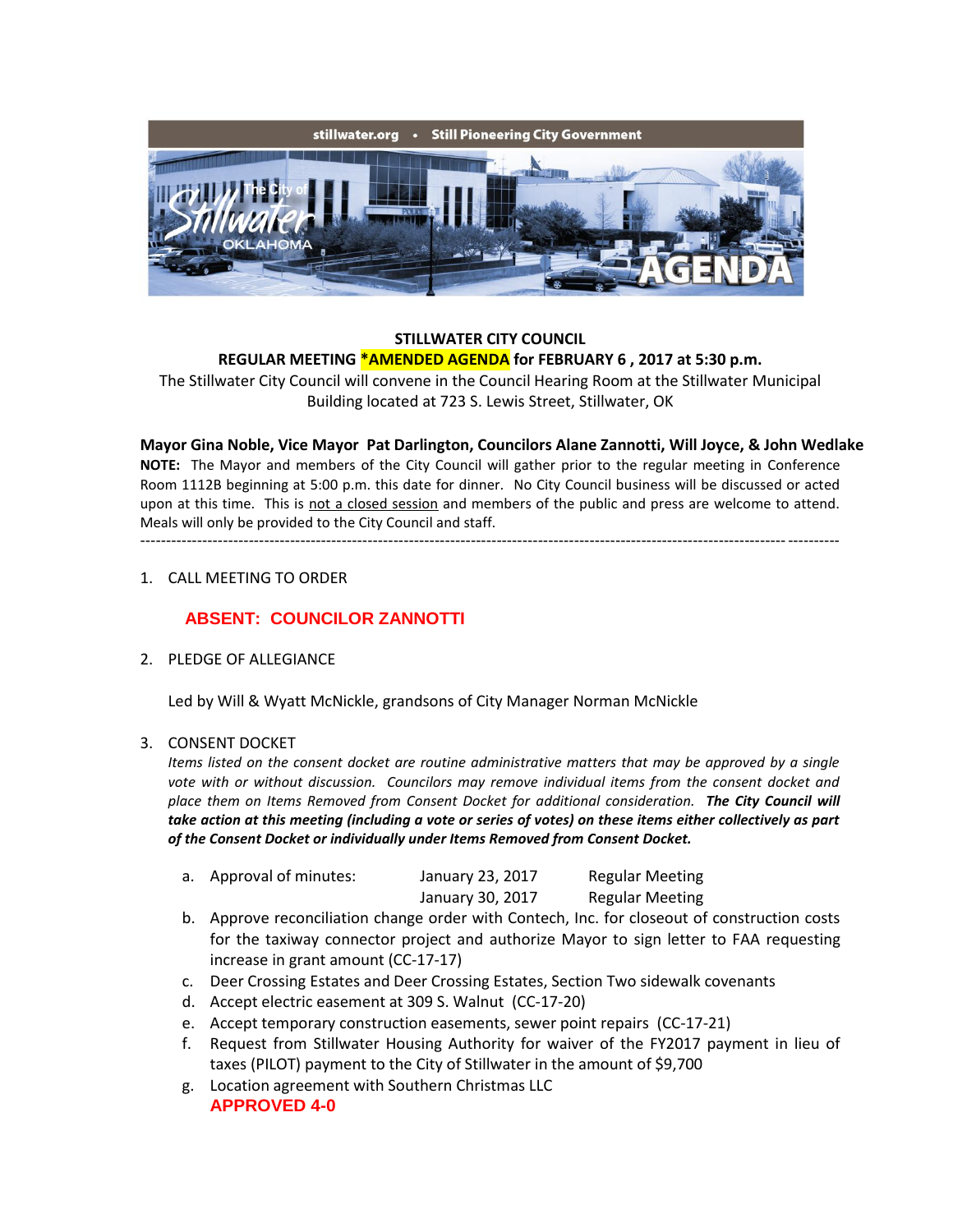## 4. PUBLIC COMMENT ON AGENDA ITEMS NOT SCHEDULED FOR PUBLIC HEARING

*The City Council will hear comments on agenda items not scheduled for public hearing from speakers*  who have submitted a written request in accordance with Sec. 2-25, Stillwater City Code. General *information regarding communication with the City Council in this manner is found on the reverse side of the agenda.*

#### 5. ITEMS REMOVED FROM CONSENT DOCKET

#### 6. GENERAL ORDERS

*The City Council will discuss and take action at this meeting (including a vote or series of votes) on each item listed under General Orders unless the agenda entry specifically states that no action will be taken.*

- a. Stillwater Fire Department Insurance Service Office (ISO) Public Protection Classification (PPC) improved rating from PPC Class 3 to a PPC Class 2 (CC-17-18) **NO ACTION**
- b. Infrastructure management system report (CC-17-19) **NO ACTION**

# 7. ORDINANCES

*The City Council will discuss and take action at this meeting (including a vote or series of votes) on each item listed under Ordinances unless the agenda entry specifically states that no action will be taken.*

## Second Reading

- a. ORDINANCE NO. 3357: An ordinance rezoning a tract of land located at 510 W. Virginia Avenue from CG, Commercial General, to RTM, Residential Two-Family and Multi-Family District **ADOPTED 4-0**
- b. ORDINANCE NO. 3358: An ordinance closing the west 2.5 feet of a utility easement located at property addressed as 1711 W. Liberty Avenue **ADOPTED 4-0**

# 8. REPORTS FROM OFFICERS & BOARDS

*Announcements and remarks about matters of general interest may be made by Councilors, the City Manager, or the City Attorney at this time. Items of City business that may require discussion or action (including a vote or series of votes) are listed below.*

- a. Miscellaneous items from the City Attorney
- a. Request for an Executive Session pursuant to 25 0.S. §307 (B)(4) to engage in confidential communications with the City Attorney regarding ongoing investigation of building code and safety violations at Sanborn Lake facilities. It is the opinion of the City Attorney that public disclosure of this matter will seriously impair the ability of the City Council to process this claim and/or conduct an investigation and/or to prosecute/defend any resulting litigation or proceeding in the public interest.
- b. \*Request for an Executive Session pursuant to 25 0.S. §307 (C) (10) for the purpose of conferring on matters pertaining to economic development, including the transfer of property, financing, or the creation of a proposal to entice a business to locate within the City of Stillwater because public disclosure of the matter to be discussed would interfere with the development of products and services and would violate the confidentiality of the business.
- b. Miscellaneous items from the City Manager
- c. Miscellaneous items from the City Council
	- i) Discussion about scheduling items for upcoming meetings